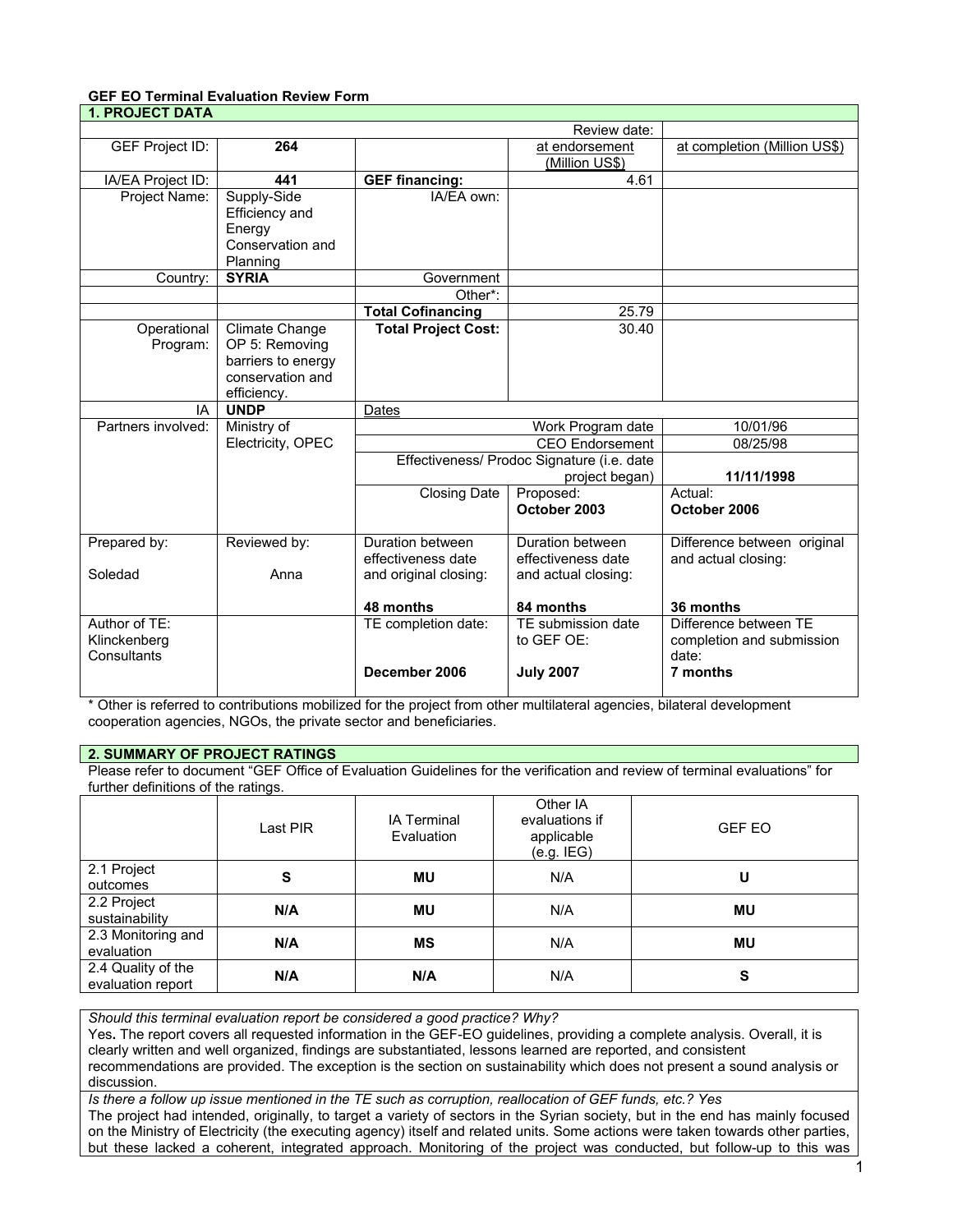limited, even though quite serious issues emerged in the various stages of the project. According to the TE, financial management was disastrous, and there is no record available at all for more than half of the GEF budget spending, and incomplete records for the rest of it. In this respect, the evaluator recommends that UNDP takes immediate corrective action on this.

According to the TE, the project was implemented by UNDP Syria, and executed by the Syrian Ministry of Electricity. Some initial problems were observed with recruitment of the project staff and project director by Ministry of electricity and UNDP. Contrary to standard practice, the project director was recruited via a closed procedure from within the Ministry of Electricity and not by an open call and selection procedure as is common for these positions. Although it is recognized that a project director coming from within the executing agency will be instrumental in maintaining a good interaction of the project with the usual operations of the agent, it should also be noted that it is usually considered a benefit if the project director is independent from the government.

Also, according to the TE, the selection of international consultants has been done according standard UNDP procedures. Serious problems have occurred with the performance of the consultant initially selected for the demand side work. The selected company changed the initially proposed international experts, the newly proposed experts did not perform well, but the contract has not been terminated nor were any actions taken by UNDP or the project execution body to change the contract conditions. The unsatisfactory performance of the consultant was declared as one of the main reasons for the delay in some project activities.

# **3. PROJECT OBJECTIVES AND ACTUAL OUTCOMES**

#### **3.1 Project Objectives**

**What were the Global Environmental Objectives of the project? Were there any changes during implementation?** According to the project document, the global environmental objective of this project is to assist the Syrian Arab Republic in its efforts to reduce the growth of GHG emissions that result from electric power generation and the inefficient consumption of carbon based fuels. It is expected that by the year 2008, the objectives will contribute to reduce energy consumption by a total of 1.83 percent compared to the current levels and to reduce CO2 emissions by 765.5 Ton.

According to the TE, there were no changes in the global environmental objectives during project implementation. Although, some recommendations from the mid term evaluation were quite substantial, like redirecting one of the project objectives, according to the TE, no record exists of this decision being taken.

**What were the Development Objectives of the project? Were there any changes during implementation?** According to the project document, the development objectives were :

- a. To remove perceived risks associated with the installation and operation of efficiency and maintenance management systems in power generation facilities by demonstrating the effectiveness of technology and training plant staff in its operation and use.
- b. To remove barriers to energy efficiency in industrial and commercial facilities providing highly skilled energy audit and engineering services, project financing, and training and information to plant managers and operators.

According to the TE, there were no changes to the development objectives during project implementation.

**3.2 Outcomes and Impacts**

#### **What major project outcomes and impacts are described in the TE?**

According to the TE the objectives of the project have been achieved only for smaller parts of the project, and "there is not a single objective that has delivered as planned". To a large extent, this was attributed to the poor design of the project, however, a lack of focus and prioritization in the implementation of the project, as well as substantial delays in the provision of inputs have also had a substantial impact on the low realized outcome of the project.

According to the TE, the sustainable impact of the project is likely to be limited to the following matters:

- Condition monitoring and efficiency monitoring systems will be implemented at new power stations in the country;
- Power factor corrections have been applied widely during the project, and teams have been set-up in all regional utilities to continue this work;
- The creation of the National Energy Research Centre.

# **4. GEF EVALUATION OFFICE ASSESSMENT**

# **4.1.1 Outcomes (use a six point scale 6= HS to 1 = HU)**

**A Relevance Rating: S** The results achieved are relevant to both the country priorities and the GEF OP 5 and OP7, namely removal of barriers to energy efficiency and reducing GHG emissions.

#### **B Effectiveness** Rating: U

According to the TE, the objectives of the project have been achieved only for smaller parts of the project, and there is not a single objective that has delivered as planned. To a large part, this must be attributed to the poor design of the project, however, a lack of focus and prioritization in the implementation of the project, as well as substantial delays in the provision of inputs and the execution of the project, have also had a substantial impact on the low realized outcome of the project. **C Efficiency (cost-effectiveness) Rating: UA**

The TE states that the cost effectiveness of the project could not be evaluated due to the non availability of information on the actual spending per objective and output.

There was a two year delay from the government to start operations in 2 units of the power station, which might affect the overall expected outcome of the project at this stage/ The delay in completion could have reduced the project cost-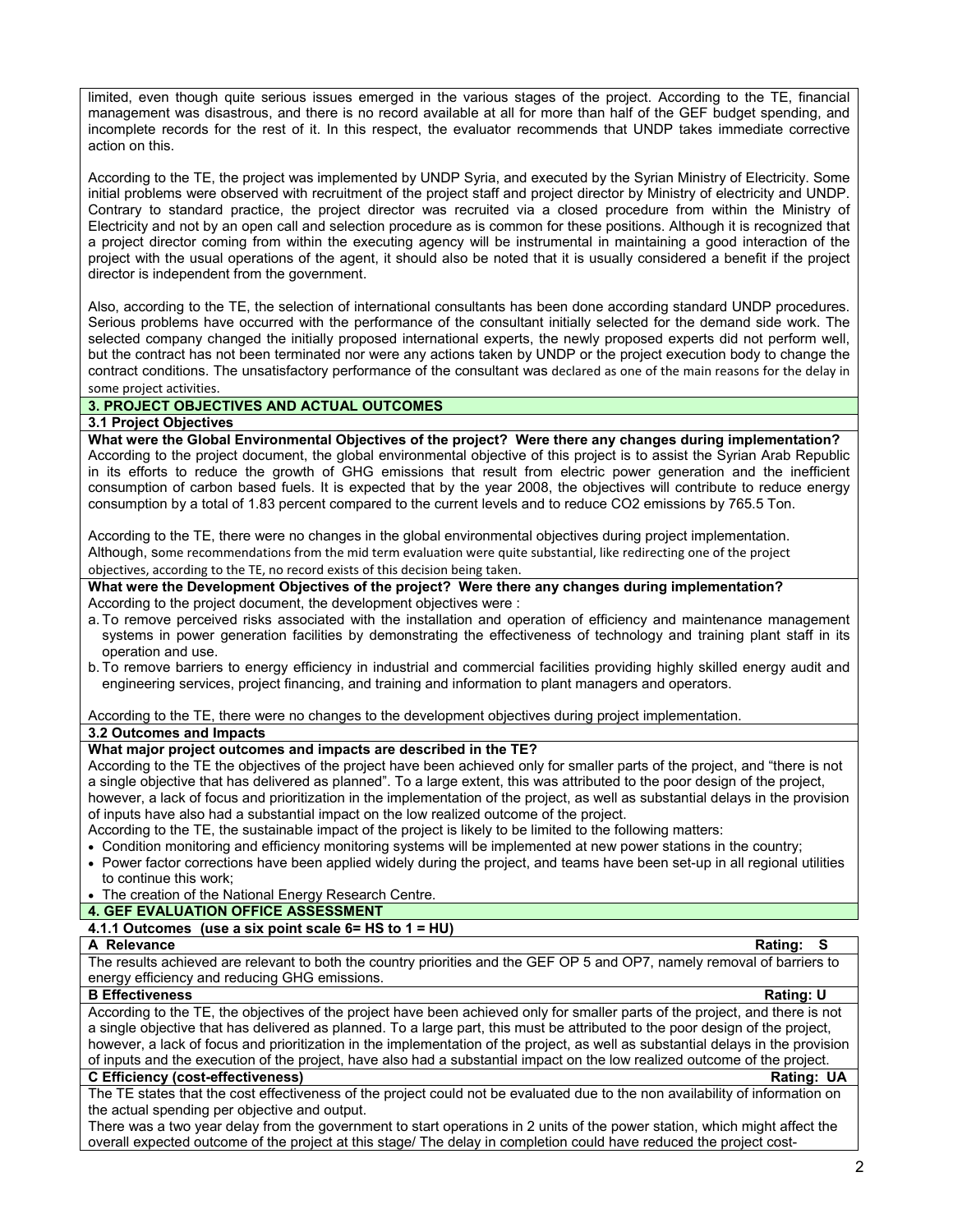effectiveness. In addition, even though most of the activities planned were carried out, the achieved outcomes were below expectations.

### **4.1.2 Impacts**

The impact of the project is very much reduced to a "small circle" of institutions. According to the TE, "The impact of the project outside of the Ministry of Electricity and its associated agencies is quite limited". In addition, many planned outputs of the project have never been realized. Many activities on the demand side have been ineffective or have not been carried through till the end and it is expected that there will be a limited sustainable impact.

**4.2 Likelihood of sustainability.** Using the following sustainability criteria, include an assessment of **risks** to sustainability of project outcomes and impacts based on the information presented in the TE. Use a four point scale (4= no or negligible risk to 1= High risk)

| A Financial resources                                                                                                                  | Rating: MU |
|----------------------------------------------------------------------------------------------------------------------------------------|------------|
| According to the TE, the sustainability of the overall objectives of the project is questionable. Because of the complexity of the     |            |
| project, the poor results and multiple factors leading to that, it is difficult to assess the financial sustainability of the project. |            |
| However, one of the results of the project, the National Energy Research Centre, is well staffed and according to the TE it will be    |            |
| provided with more resources in the near future.                                                                                       |            |

#### **B** Socio political Rating: MU

According to the TE, the project has received support from the Ministry of Electricity, which has also been the sole beneficiary. In addition, according to the PIMS, there is substantial risk that people and businesses in Syria may not commit to an energy conservation program.

### **C Institutional framework and governance Rating: ML** The project established arrangements with relevant organizations to secure a continued impact via the National Energy Research Center. Arrangements with other organizations have not been established, however. The National Energy Research Centre was created, largely to follow-up on the work of the project. In addition, according to the PMIS, the project findings and results were incorporated into the national and Ministry of electricity development Plans.

#### **D** Environmental Rating: L

The project does not face environmental risks.

#### **4.3 Catalytic role**

#### **a. Production of a public good**

The project created the National Energy Research Center to provide advise on energy saving and has built institutional capacities of the center.

# **b. Demonstration**

According to the TE, during project implementation, experiences and lessons learnt have been exchanged with similar ongoing projects in the region (Jordan, Egypt). This has been beneficial to this project, and may have benefited the other projects as well. No formal exchange of experiences is foreseen after this project, although that would certainly be recommended. In addition, according to the TE, Condition monitoring and efficiency monitoring systems will be implemented at new power stations in the country. This signifies an important replication of that part of the project, at Syria's own initiative and expense.

#### **c. Replication**

**d. Scaling up**

# **4.4 Assessment of the project's monitoring and evaluation system based on the information in the TE**

**A. M&E design at Entry Rating (six point scale): MU** 

According to the TE, there were no indicators present in the design. Some were later introduced during the mid-term review, but only on activity level.

# **B. M&E plan Implementation Rating (six point scale):** MU

The project experienced various challenges in implementation of the M&E plan. To a large extent this stemmed from the wide scope of the project design and from successive delays. The inability to execute all activities included in the project design was clear during project implementation, and various operational measures were taken to maximize the work on these various activities.

The TE mentions an M&E plan based on reports, meetings and a mid term evaluation. The latter gave extensive recommendations on project management and specific project outputs. However, not all of the recommendations were implemented afterwards and it is unclear why it was decided to implement only a part of them. Regularly reports and financial reports were presented by the project director to the UNDP, in Syrian language (and the evaluators could not review). In addition, the TE notes that there was no evidence of tracking the government's co financing in the project.

The Mid term evaluation that took place provided extensive recommendations on project management and specific project outputs. The mid-term evaluation did not comment on the overall scope of the project and neither on reasons for the substantial delays that were present at that time already, because, according to the TE, of the use of an evaluation

format that focused on details at the activity level, as was then required by the GEF. For example, there was no discussion on the reasons for the non-delivery of the project on approx three-quarters of its planned outputs after the planned four-year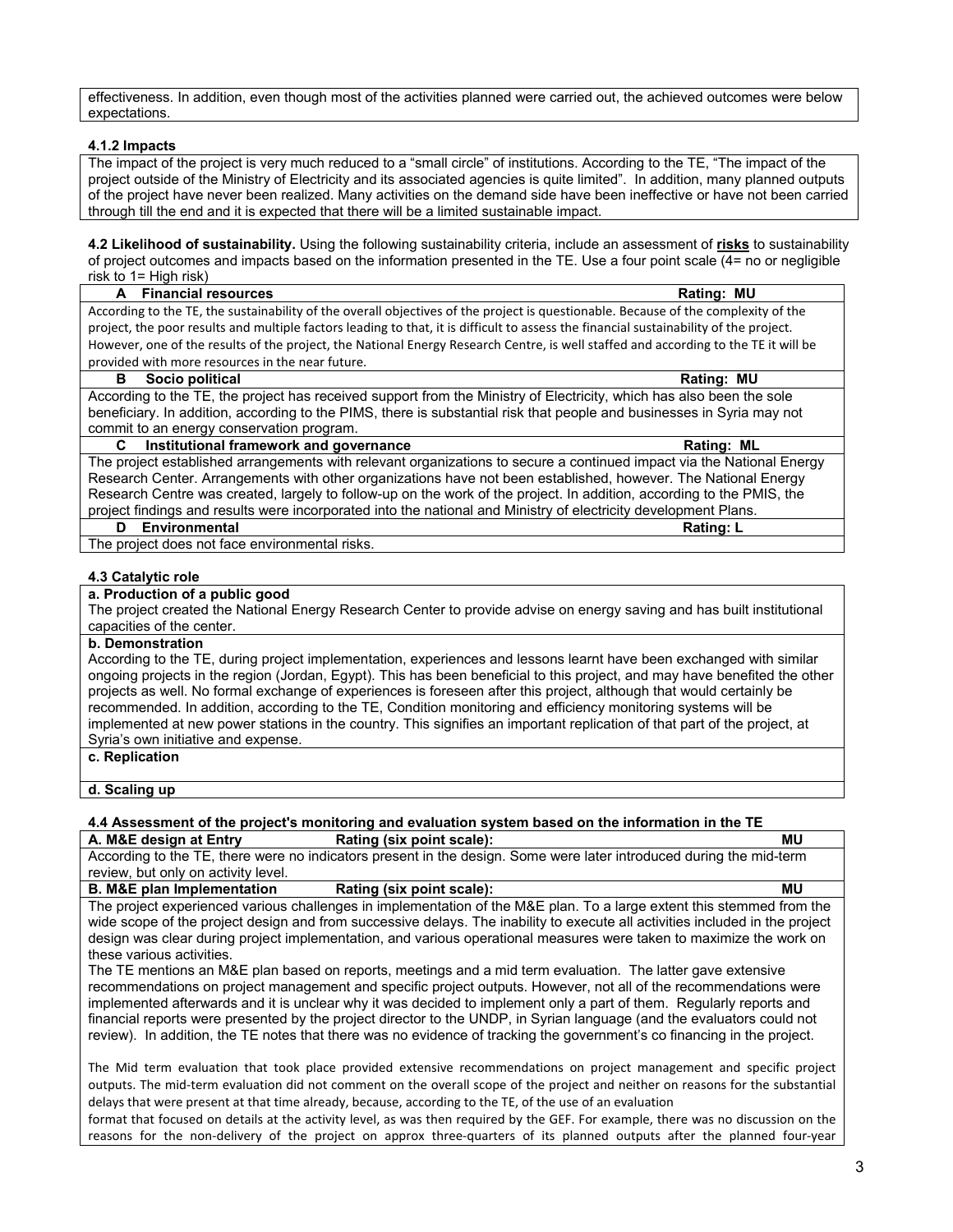implementation period, however, is difficult to understand.

**C.1 Was sufficient funding provided for M&E in the budget included in the project document? U/A** The project document did not present a disaggregated budget for M&E.

**C.2 Was sufficient and timely funding provided for M&E during project implementation? UA** The only table with reference to M&E as an item is a yearly disbursement table for the project.

**C.3 Can the project M&E system be considered a good practice?** No. Although the project established standard M&E mechanisms, such as reports, PIR, APR, tri partite reviews, these were not as regularly followed up, according to the TE.

# **4.5 Lessons and Recommendations**

Project lessons and recommendations as described in the TE

**What lessons mentioned in the TE that can be considered a good practice or approaches to avoid and could have application for other GEF projects?**

- **The capacities built in a project can be secured for the country by providing a smooth follow-up of the project's work in a state organization**. With the implementation of project activities, important human capacities have been created within the various structures of the MoE. The project engineers had no experience with energy efficiency at the project start but gained considerable knowledge on it during their work on the different project outputs. The government kept this capacity within the Ministry of Electricity by the creation of a National Energy Research Centre (NERC), which can continue to work on project activities and make them sustainable.
- **An in depth analysis of the country, on all relevant aspects is needed for a proper design of a project**. This analysis should not only focus on the objectives that the project wants to achieve, but even more so on what is going on outside of the project's proposed activities and how this might affect the project's effectiveness. In this project, such an analysis should have included an analysis of the national electricity system, preventing that the energy efficiency management systems being put in place at a power plant might not come to fruition because the national electricity generation system doesn't allow for the optimization of a plant on energy efficiency any more, due to expected power shortages.
- **Energy price subsidies need to be taken into account into the project design and implementation**. Energy prices in Syria and many other countries are heavily subsidized or otherwise not reflecting real market prices. In this project, the artificially low end-user prices have been a barrier for investments in energy efficiency, as investments now have low energy cost savings, and the cost effectiveness for the end-user is much reduced.

• **The follow-up of a project has to be arranged well before its completion, to make sure that activities implemented during the project are properly continued once the project stops**. In this case, provisions were (and are) needed for the monitoring and evaluation of the performance of the power plant where new systems have been installed. Specifically for this project also, provisions were needed to monitor the rehabilitation of the Banias power plant, which was in the (co-financed part of the) project but was not delivered during the implementation period. Once the project is completed, there is no structure to establish such mechanisms. It is, therefore, important to prepare for the end of a project well before its end date.

## **List (or if detailed summarize) the recommendations given in the terminal evaluation**

The TE presents recommendations in three main areas:

- (1) Corrective actions for the design, implementation, monitoring and evaluation of the project
	- A mechanism is put in place to monitor the progress of the rehabilitation of the Banias power plant and the installation.
	- The various demand-side activities are integrated and further developed in a National energy efficiency program (targeting both supply and demand side energy efficiency).
- (2) Actions to follow up or reinforce initial benefits from the project
	- Activities with industrial sector on energy auditing should e continued and expanded.
	- A Demand Side Management program should be developed covering on low-cost or no-cost measures for the residential and commercial sectors.

Specifically for the national energy system (outside of the project), it is advised that Syria:

- Focuses on peak power production capacity;
- Increases the hydropower capacity by installing a pumping system;
- Speeds-up the commissioning on new plants and plant rehabilitations;
- Tracks out-of-optimal generation in general dispatch reports;
- Vigorously implements simple DSM measures (good housekeeping, etc)

(3) Proposals for future directions underlining main objectives;

- Introduce 'quick savings' programs for the residential, commercial and industrial sectors, to introduce low- or nocost energy saving measures in these sectors.
- Introduce energy standards and labels for other major appliances, standard industrial equipment and lamps, to gradually transform the market for these products towards higher energy efficiency.
- Financial mechanisms can be introduced to support investments in energy efficient equipment, especially for public industries that often lack the budgets to invest in better equipment.
- Create a national data base with information on the energy consumption by sectors, implemented energy efficiency projects and results.

A recommendation not directly linked to the follow-up of this project, but to new projects in general, is to establish multi-annual financial overview of originally planned, currently planned budgets and actual expenditure per objective and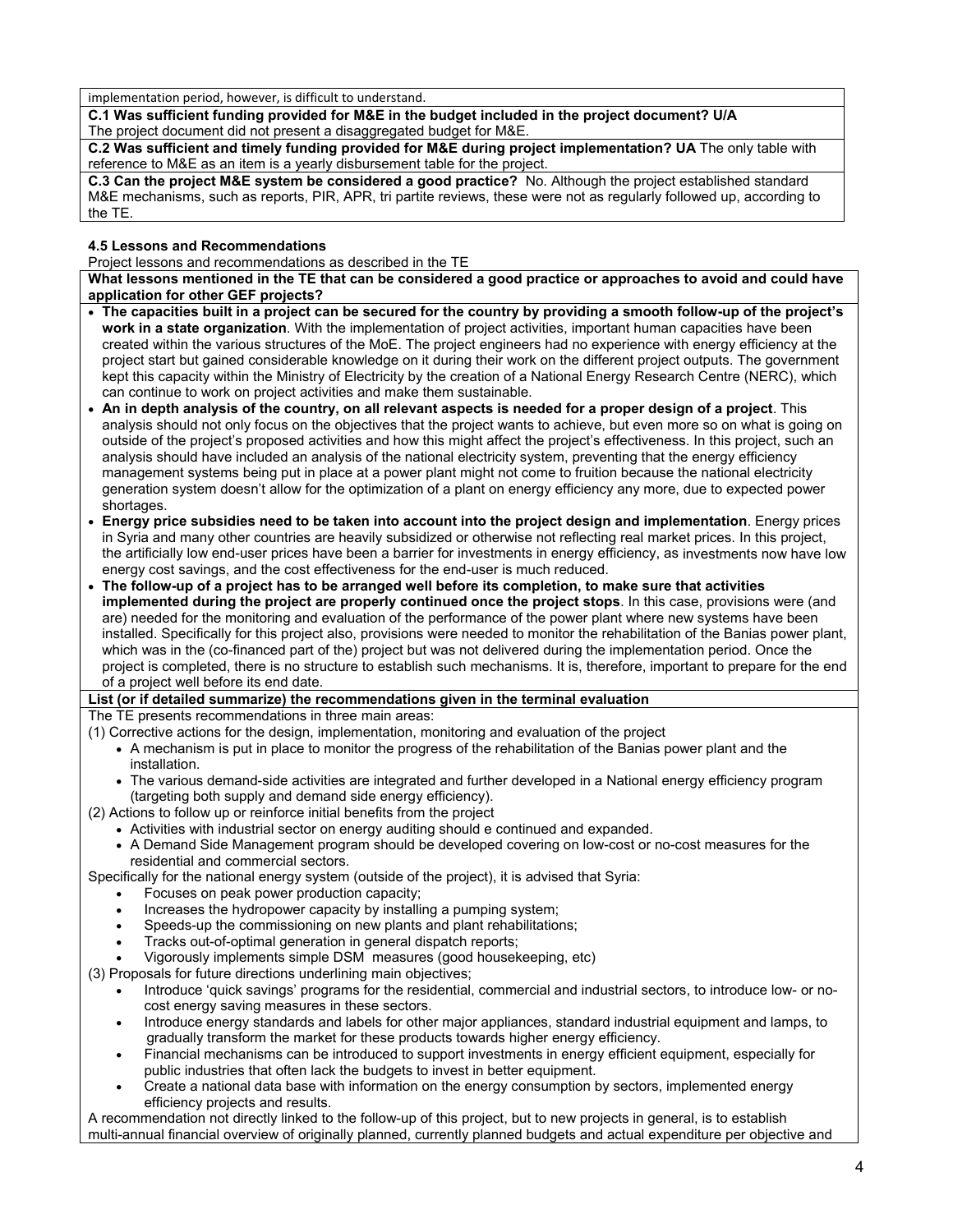output. Such an overview can be of great value for the management and supervision of a project, and for tracking results versus inputs.

**4.6 Quality of the evaluation report** Provide a number rating 1-6 to each criteria based on: Highly Satisfactory = 6, Satisfactory = 5, Moderately Satisfactory = 4, Moderately Unsatisfactory = 3, Unsatisfactory = 2, and Highly Unsatisfactory = 1. Please refer to document "GEF Office of Evaluation Guidelines for the verification and review of terminal evaluations" for further definitions of the ratings.

**4.6.1 Comments on the summary of project ratings and terminal evaluation findings from other sources such as GEF EO field visits, etc.** None

| 4.6.2 Quality of terminal evaluation report |                                                                                                                                                                                                                                                                             | <b>Ratings</b> |
|---------------------------------------------|-----------------------------------------------------------------------------------------------------------------------------------------------------------------------------------------------------------------------------------------------------------------------------|----------------|
|                                             | A. Does the report contain an assessment of relevant outcomes and impacts of<br>the project and the achievement of the objectives?<br>Although the report contains assessments, they are not presented very clearly. Rather,<br>they are in pieces all throughout the text. | 4              |
|                                             | B. Is the report internally consistent, is the evidence complete/convincing and<br>are the IA ratings substantiated?                                                                                                                                                        | 5              |
|                                             | C. Does the report properly assess project sustainability and /or a project exit<br>strategy?                                                                                                                                                                               | 5              |
|                                             | D. Are the lessons learned supported by the evidence presented and are they<br>comprehensive?                                                                                                                                                                               | 5              |
| Е.                                          | Does the report include the actual project costs (total and per activity) and<br>actual co-financing used?                                                                                                                                                                  | 5              |
| F.                                          | Does the report present an assessment of project M&E systems?                                                                                                                                                                                                               | 5              |

### **4.6.3 Assessment of processes affected attainment of project outcomes and sustainability.**

#### **Co-financing and Project Outcomes & Sustainability.**

According to the TE, the co-financing from the Syrian government for objectives 3 and 4 (supply side) which was included in the project document was 38 m USD. In the draft PIR 2006 the amount of co-financing reported is 62 m USD. There are no financial records provided by the Ministry of Electricity or UNDP to support the reported amount of government co financing. It is evident that the co-financing delivered during the project is well below what is reported in the PIRs, even if it might add up to the reported sum in the future. Unfortunately, very limited information is available about spending per objective, and no information on spending per output, implying that it is very difficult to make cost-effectiveness assessments (during the evaluation but also during the project).

**Delays and Project Outcomes & Sustainability.**

According to the TE, a UNDP mid-term evaluation report (2002) recommended one year extension of the project due to the fact that during the time of the evaluation there was considerable delay in achieving the outputs for both demand and supply side components as well as at the time of the evaluation the project funds were substantially under spent. In addition, the Annual Report 2003 proposed an additional one year extension and the project end date was extended to October 2005.

The overall project disbursement has been delayed. This is due to the overall delay in the project implementation. From the CDRs 2004 and 2005 it can be seen that a major share of the project cost was disbursed in the last two project years – USD 555,340 in 2004 and USD 903,230 in 2005. The cumulative actual disbursement reported in the last draft PIR 2006 is USD 4,042,118. The project has spent substantially more on equipment than planned (+50%), and substantially less on national and international consultancy (-50%). Lacking further information, no assessment of this can be made.

According to the TE, also, it is evident that the co-financing delivered during the project is well below what is reported in the PIRs, even if it might add up to the reported sum in the future.

In addition, by the time of the evaluation very little work has been done under the objectives related to the Banias Power Station Unit mainly due to delay in their rehabilitation. Though the systems are in operation for units 3 &4, the two years delay, from the government side, in rehabilitation of unit 1 &2 might affect the overall expected outcome of the project at this stage, on the long term when the rehabilitation is finalized the expected outcome will be achieved.

Evaluators observation are that the work envisaged under these objectives is well within the capabilities of the project staff and can be highly effective but requires that a determined and well-managed program is put in place and that the necessary preconditions of rehabilitation and firing conversion are soon completed.

| 4.7 Is a technical assessment of the project impacts described in | Yes: | No: |
|-------------------------------------------------------------------|------|-----|
|                                                                   |      |     |
| the TE recommended? Please place an "X" in the appropriate box    |      |     |
| and explain below.                                                |      |     |
| Explain:                                                          |      |     |

**4.8 Sources of information for the preparation of the TE review in addition to the TE (if any)**